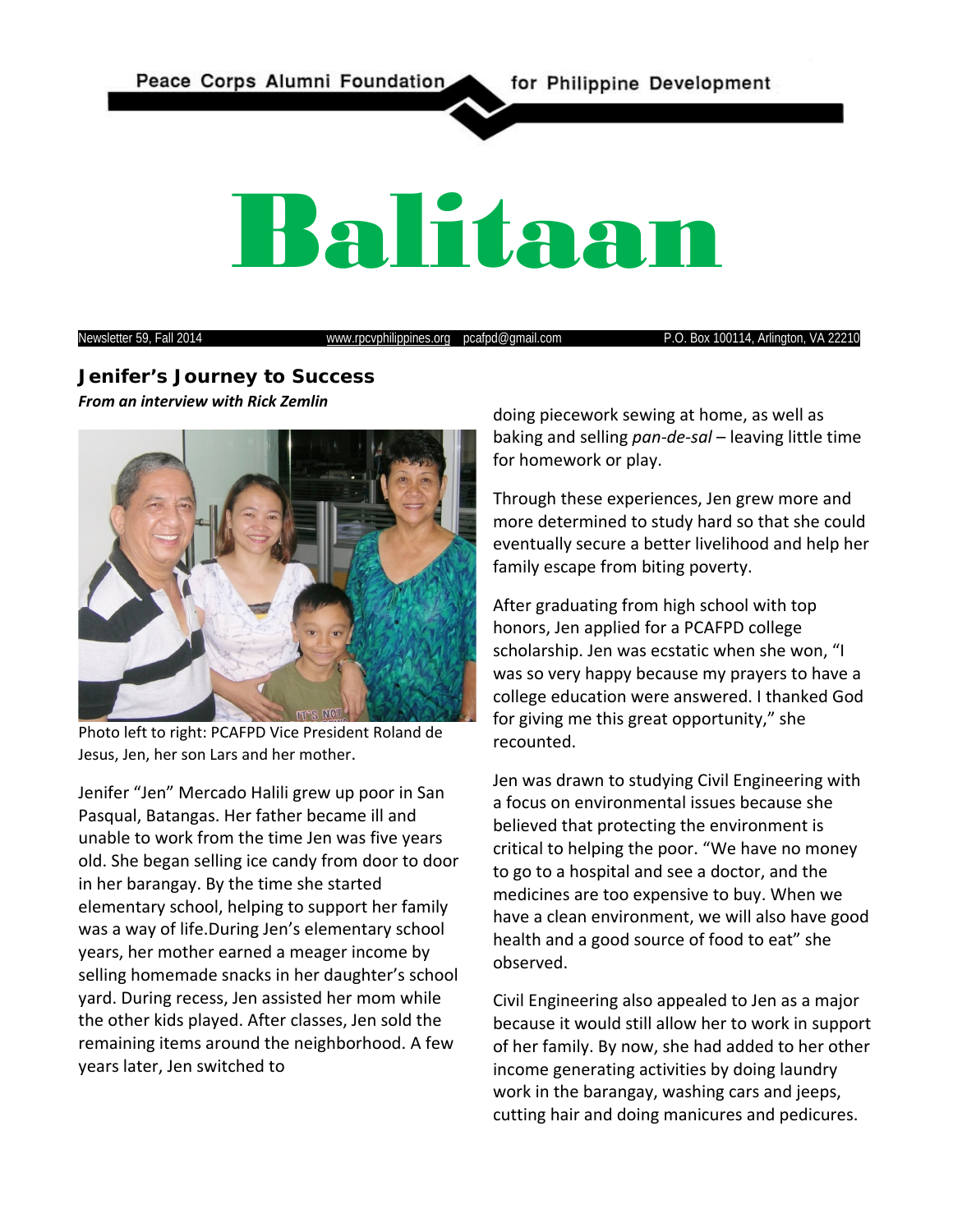Jen graduated from Batangas State University with a BS in Civil Engineering. Roland de Jesus, PCAFPD Vice President for Philippine Operations, helped Jen find her first job working with the Manila-based Philippine Chamber of Mines, an umbrella group for the mining industry.

Jen's job was to advise the mining industry members on minimizing environmental disruption in their operations. However, because Jen had only a bachelor's degree, she was not certified to sign off on the regulatory compliance of companies.

With the backing of PCAFPD, Jen went to graduate school, receiving an MS in Environmental Management from Philippine Women's University in 2011. With the necessary credentials in hand, Jen was able to secure a higher paying job with more responsibility.

Jen is now an environmental manager and a government accredited Pollution Control Officer at an international construction firm. Her efforts benefit the community by helping assure that the company will not cause pollution through its operations, but rather will protect and enhance the environment.

In her scant free time, Jen gives back to her community through her position as Second Vice President on the Board of Trustees of Batangas Coastal Resources Management Foundation, Inc., an NGO that promotes tree planting and coastal cleanup to the benefit of local fishermen and the broader community.

Jen works hard at her job but life is much better now. In a gratifying turn, Jen, who is now married and has one child, can afford to hire others to help her with household chores. She is now able to support continued care for her father, has sponsored two of her siblings in their own college pursuits, and provides care for her third sibling with Down syndrome.

For her own son, Lars, Jen carries a smile of deep satisfaction, and says: "My son will not have a difficult childhood like mine. He does not have to work, and he can go on school field trips because we can afford the required fees for participation." More than two decades after receiving her first scholarship from PCAFPD, Jen remains immensely grateful to the Foundation. For the interview to help us tell Jen's story, she commuted hours into Manila in her rare free time. In closing, she says, "I would do anything for PCAFPD."▪

*Editor's Note: Rick Zemlin (Davao del Sur 81-83) returned to the Philippines this past year with hopes of interviewing PCAFPD graduates to provide us and our supporters with information about the impact of the scholarship program. This is the second profile we have published. The first, about Carla de la Cruz, appeared in the September fundraising appeal. A full version of this profile will appear on the website along with other interviews.* 

# **His dream of being a CPA is closer now**

*Anwar Alauya, from Davao del Sur, graduates in November with a degree in Accountancy from the University of Mindanao.*

THANK YOU. These are the first two words I say, a very big thank to all the people behind my new achievement in life.

My parents Sawit and Aisa are the persons I am most proud of. I can still recall the time I was chosen to be an exchange student (2008-2009). I was crying and ready to quit and let go of my dreams – to ride an airplane, to experience snow and study in an American school. That year was a test of how strong we were as a family. Three of my grandparents passed away during my screening and my father had a stroke in the middle of the processing for my passport. I could see in my mother's eyes how hard and difficult it was, but she just smiled and continued to help me. Because we didn't have enough money to comply with all of the requirements, I wrote a letter to the Barangay Captain, City Councilors, Vice Mayor and Mayor asking for financial help. My mother supported me in this for my chance to study and live in America. I was really shy, but I

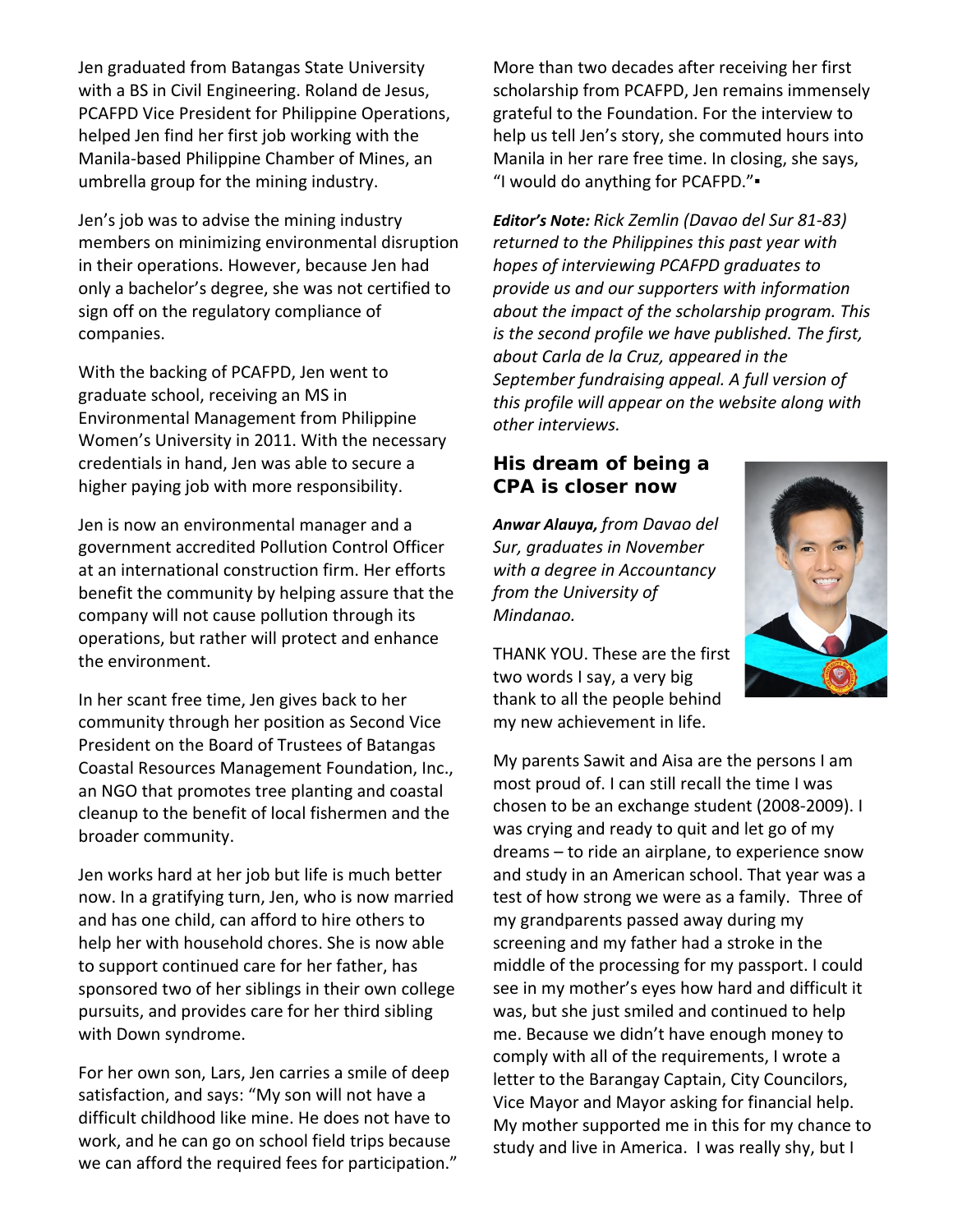remember how strong my mother was at that time, so I took a step to face them all. Fortunately they heard my dream and we were able to shoulder the cost for vaccinations, a passport and other expenses.

But I knew that to live and study in United States was just one of my dreams. I told myself that my life will not be the same as yesterday; it will be better and great and I will be a successful person. After my exchange year, I became more mature and gained a strong determination that I can be what I want to be in the future. College was not as easy as I thought. At first it was hard but GOD is very kind. HE gives uncounted chances for me to finish college.

One that I thank the most is the Peace Corps Alumni Foundation for Philippine Development. I waited two or three years to win this scholarship and finally, with my prayers, I was one of the blessed persons in the world to have a scholarship like this. Without it, I would not be wearing a black toga this year; I would not be a professional today. One thing that really marks in my heart is the discovery that PCAFPD is a family I can lean on; the staff, and my co-scholars are like family. Sir Roland is a father that always gives advices to me and to other scholars as well. He always makes sure that we make good decisions and he helps me understand my role as a scholar and a citizen of this country. My co-scholars in Davao City are always there to support me. I don't just have a scholarship but I also have a family, a PCAFPD family. Thank you for being the bridge to reaching my dreams.

My plan now is to pursue my Accountancy profession, because my dream to be a CPA is one step closer; and, of course, to find a job to finance my education and help my family. Thank you very much PCAFPD. You're a gift from GOD. Without you, I would not feel this extreme happiness. Thank you! ▪

*Editor's note: In 2008-09 Anwar received a Kennedy-Lugar Youth Exchange and Study (YES) scholarship, a merit-based program sponsored by the US Department of State.*

# **On the road to being a teacher**

#### *Mellicent Macatangay,*

*from Batangas, is majoring in secondary education at St. Bridget College in Batangas City.*

They say that the teacher is the sage on



stage. I say, a teacher must be the guide on the side. My teaching experiences serve as evidence of this strong belief. In fact, my teaching experiences have made me even better, not only as a future educator, but also as a daughter, sister, and as a humane person.

This semester we only had one full subject, the Student Teaching Program. The STP aims to help students translate into practice the concepts and principles taught in the classroom. With all the teaching experiences that I have had from our offcampus and in-campus exposure, I am now ready to face the real world of teaching!

Henry Adams once said, "*[A teacher affects](http://www.brainyquote.com/quotes/quotes/h/henryadams108018.html)  [eternity; he can never tell where his influence](http://www.brainyquote.com/quotes/quotes/h/henryadams108018.html)  [stops.](http://www.brainyquote.com/quotes/quotes/h/henryadams108018.html)*" Having this instilled in my mind, I was able to overcome all the fears and hesitations I felt when I stood in front of my students. There's a lot of pressure for sure knowing that many eyes are on me weaving high expectations. However, the fact that I am going to be a teacher, and a good one, inspires me to do the best that I can in all that I venture.

*Practicum*: It was so sudden that one day I woke up and found myself teaching in front of students that I barely knew. At first, I was hesitant. I never liked teaching, is what I thought. But when the day came that I had to leave them, tears kept falling from my eyes. I was so attached to my students that I didn't want to leave them. I guess that is when I realized – I like teaching – I love to be the teacher.

In less than a year, this will be my craft. Finally, I learned to embrace the nature of teaching. A good teacher can be a lifetime inspiration for everyone. From teaching springs all the other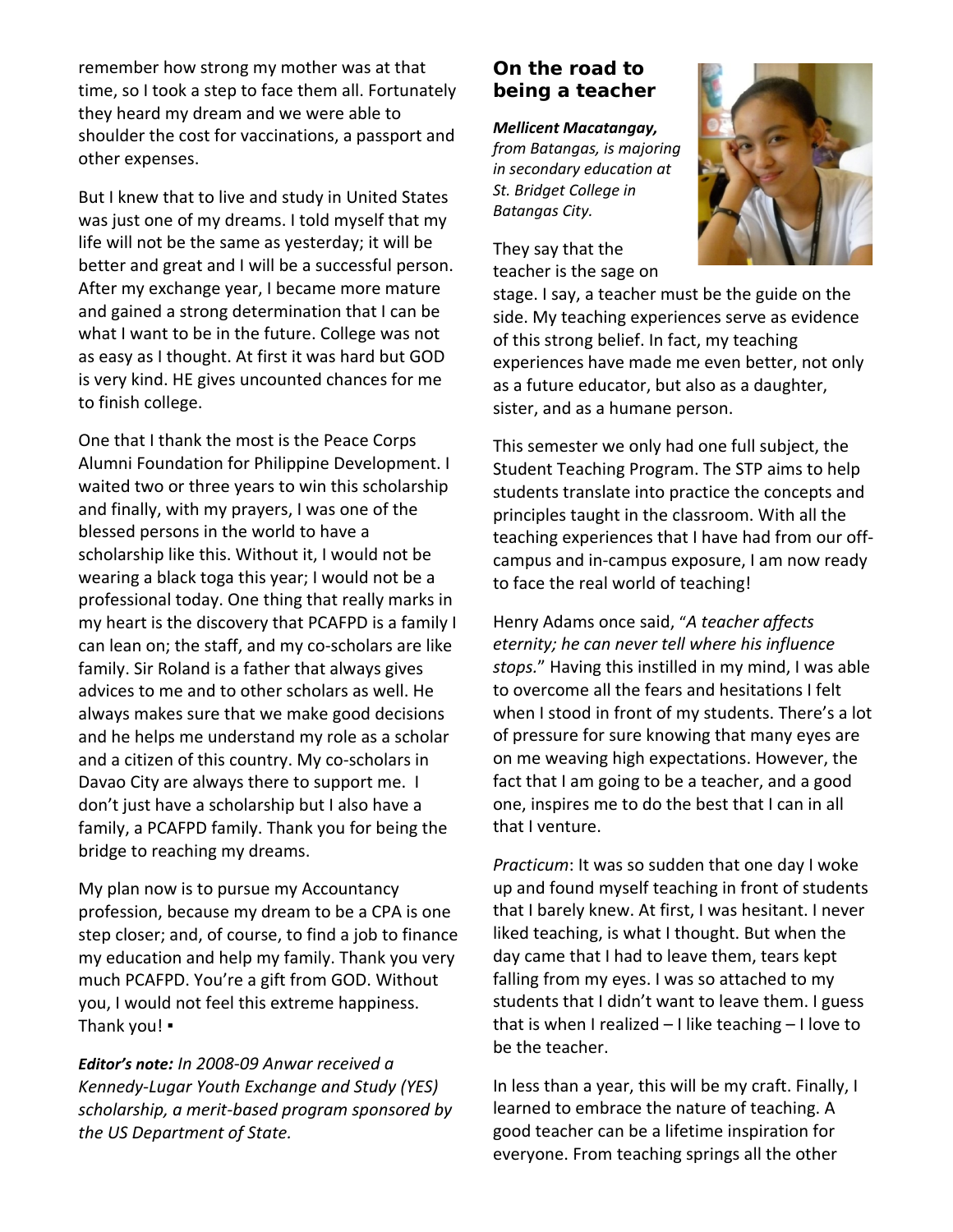professions. With all the rich experiences I had during my practicum and previous practical subjects, I am confident that I am now ready to face the world of teaching. Every day is a happy teaching day! Every day is a day full of learning and good memories. •

# **Contribution honors Filipinos in Central Luzon who saved the life of a Navy pilot in 1945**

Richard Foye of New London, Connecticut, made a grant to PCAFPD through the Community Foundation of Eastern Connecticut to honor the brave Filipinos who rescued and saved the life of his father US Navy pilot William Foye, after his plane was shot down in Central Luzon in February 1945.

Here's the story in Richard's own words: "My father passed away 20 years ago, and as with most World War II veterans, had said very little about his wartime experience. I always wanted to learn more. In March 2013, my wife and I spent a few days at the National Archives in College Park, Maryland researching potential William Foye information. We were reviewing Navy Records and Philippine Guerrilla Records. As my wife and I began reading the primary source documents, she began to cry. She was reading about the Philippine people that sacrificed their lives to save William Foye, a young USS Enterprise Navy F6F pilot. The doctor that treated him, the families that gave him food and shelter, the Guerrilla fighters of PQOG, some that helped him up the hill in the Putho section of Los Banos to get away from the enemy, and those of the village of San Luis who did not reveal the location of the Americans, are among those that allowed him to be rescued by the PBY pick up and paid the ultimate price. This history changed and deepened my family history project. William Foye lived; and I am alive because of the bravery of these people. William married a Navy nurse and they were blessed with eight children and 19 grandchildren."

After learning his father's remarkable story, Richard wanted to do something to honor those who made his father's survival possible. He

contacted the Philippine Embassy to inquire about the possibility of setting up a scholarship to benefit students in Southern Luzon because his father and a number of his children were educators. The Embassy put Richard in touch with PCAFPD's President Maureen Carroll.

Richard wrote again in May, and told us that following a local newspaper article about his project, he began to receive unsolicited donations to help students in the Philippines. He held those donations in a Bill Foye Philippine Scholarship account while he finalized a Donor Advised Fund.

In October, PCAFPD received a \$500 check from the Community Foundation of Eastern Connecticut to "recognize the sacrifice of the Filipino people in southern Luzon: PQOG guerillas, teenagers, doctors and villagers who rescued US Navy Aviator William Foye during WWII (October 1944-February 1945). Their selfless actions – often at great cost – sometimes loss of life – are remembered by a grateful Foye family." ▪

*Editor's Note: PQOG refers to President Quezon's Own Guerillas, one of the guerilla units in Batangas, Central Laguna and West Central Tayabas.*

## **We remember Judy Swigost Hill**

PCAFPD is saddened to report that long-time

supporter Judy Swigost Hill passed away on October 24, 2014. Judy served with Group XII in Iloilo from 1964 to 1966. After her service, she first worked for Peace Corps and as a writer in Chicago and Washington before moving to New York City, where



she continued a writing career and became a computer consultant. She was an awesome golfer. In 1982, she married Wally Hill and inherited a family she loved. Judy leaves four step-children, ten grandkids and four great grandkids, as well as many close friends. Judy established the *Rachel Singer Memorial Scholarship*. It is her wish that contributions in her memory be made to PCAFPD as well. As of November 13, \$300 has been given in her memory. The photo of Judy was taken at the Peace Corps  $50<sup>th</sup>$  anniversary celebration in Washington in 2011. •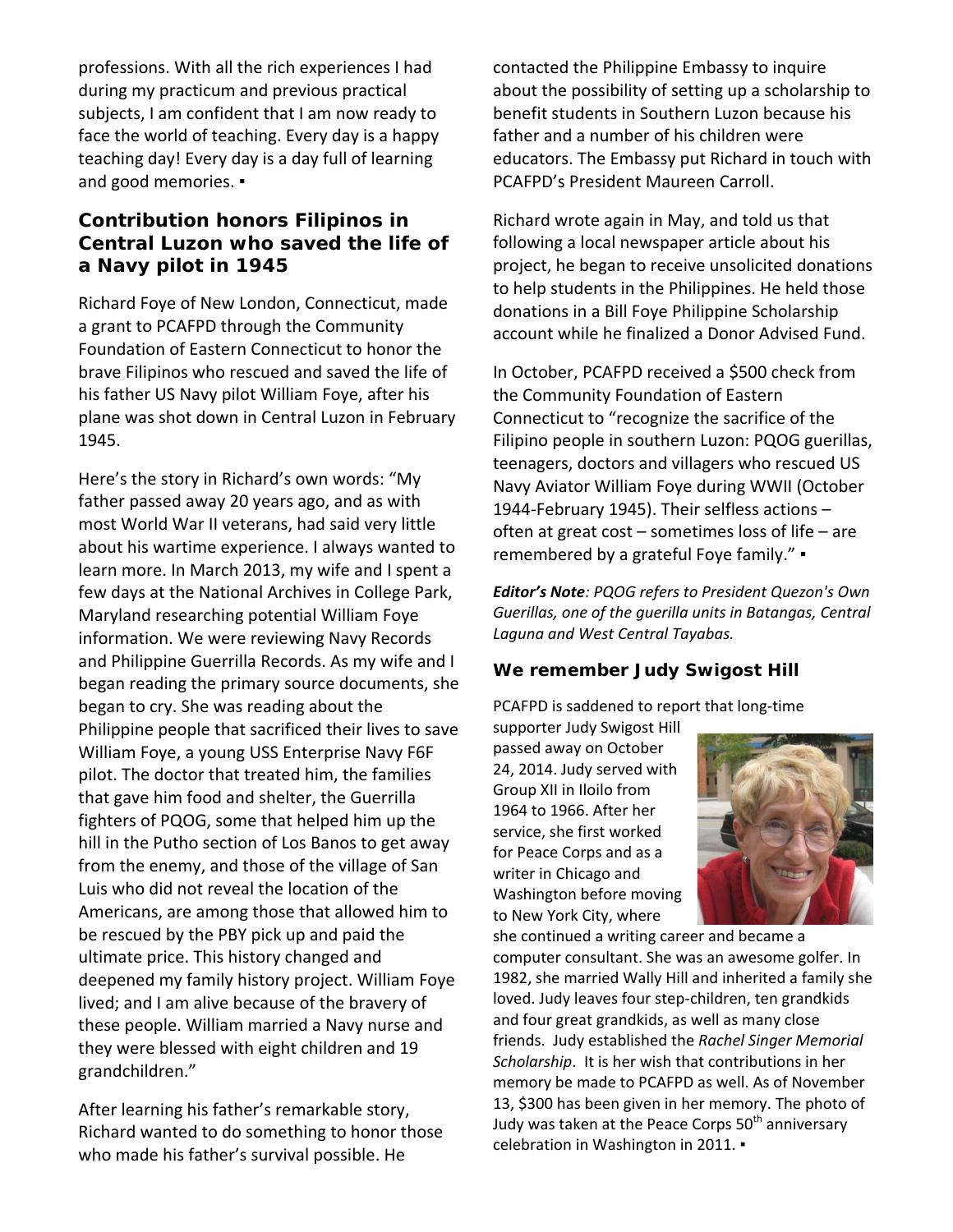

### **PSAA Assembly held in May at La Roca Resort** *By Carol Radomski (Batanes 1980-83)*

The PCAFPD Scholars and Alumni Association (PSAA) held their Annual Assembly in Los Baños in May. PSAA president Aries Astilo and secretary general Genesis Galap organized and facilitated the event, which attracted more than 20 scholars and alumni. The three-day assembly focused on leadership development and setting organizational priorities, but attendees also enjoyed getting to know each other through fun teambuilding activities.

Peace Corps Director Denny Robertson made welcome remarks at the assembly and commended the group on their commitment to "give back" to the Foundation and to their communities. PCAFPD president Carol Radomski and board members Roland de Jesus and Hans Groot were also on hand to congratulate the alumni on their many accomplishments and work with them on future plans. Special thanks to board member Alex Romero and his family for hosting the event free of charge at La Roca Resort.

A high priority for the PSAA in the coming year is helping to locate many of the alumni with whom we have lost touch over the years, so that we can carry out an effective alumni survey in 2015. They will also focus on mentoring current scholars and strengthening the geographic "clusters" of scholars and alumni. Several clusters reported on their recent or planned community services activities (see below) and the Negros cluster offered to host the 2015 PSAA Assembly.



The Davao cluster of the PSAA hosted their first event in Davao on May 10-13. They successfully organized a multi-faceted event including a men's volleyball tournament, a coastal clean-up effort, and a children's feeding program.

In celebration of World Ocean Day 2014 in June, the Negros PSAA cluster participated in the U.S. Embassysponsored coastal clean-up day in Dumaguete City. ▪



1

**CURRENT PCAFPD BOARD: President:** Carol Hammaker Radomski (Batanes 1980-83); **Vice President/Philippines:** Roland de Jesus; **Vice President/USA:** Ron Peters (Sorsogon 1961-63); **Treasurer:** Stephen Dienstfrey (Bukidnon 1965-67); **Secretary:** Mike Ollinger (Iloilo 1982-84); **Vice President, Database Management:** Sarah McMeans (Cebu 1962-64); **Vice President, Institutional Relations:** Hans Groot (Negros Occidental & Laguna 1961-64); **Vice President, Student Affairs:** Paul Aleckson (Romblon 2003-05); **Board Members at Large:** Maureen Carroll (Sorsogon 1961-63); Joyce Javillonar; Denise Lionetti (Sorsogon 1976-79); Geraldine Maiatico (Batangas 1966-68; APCD 2000- 2005); Alex Romero; Usha Vatsia (Bulacan 1985-87) & Michael Walsh (Nueva Ecija 1981-84) **Mail Pickup Volunteer:** Terri Lee Bergman (Cebu 1982-84) ▪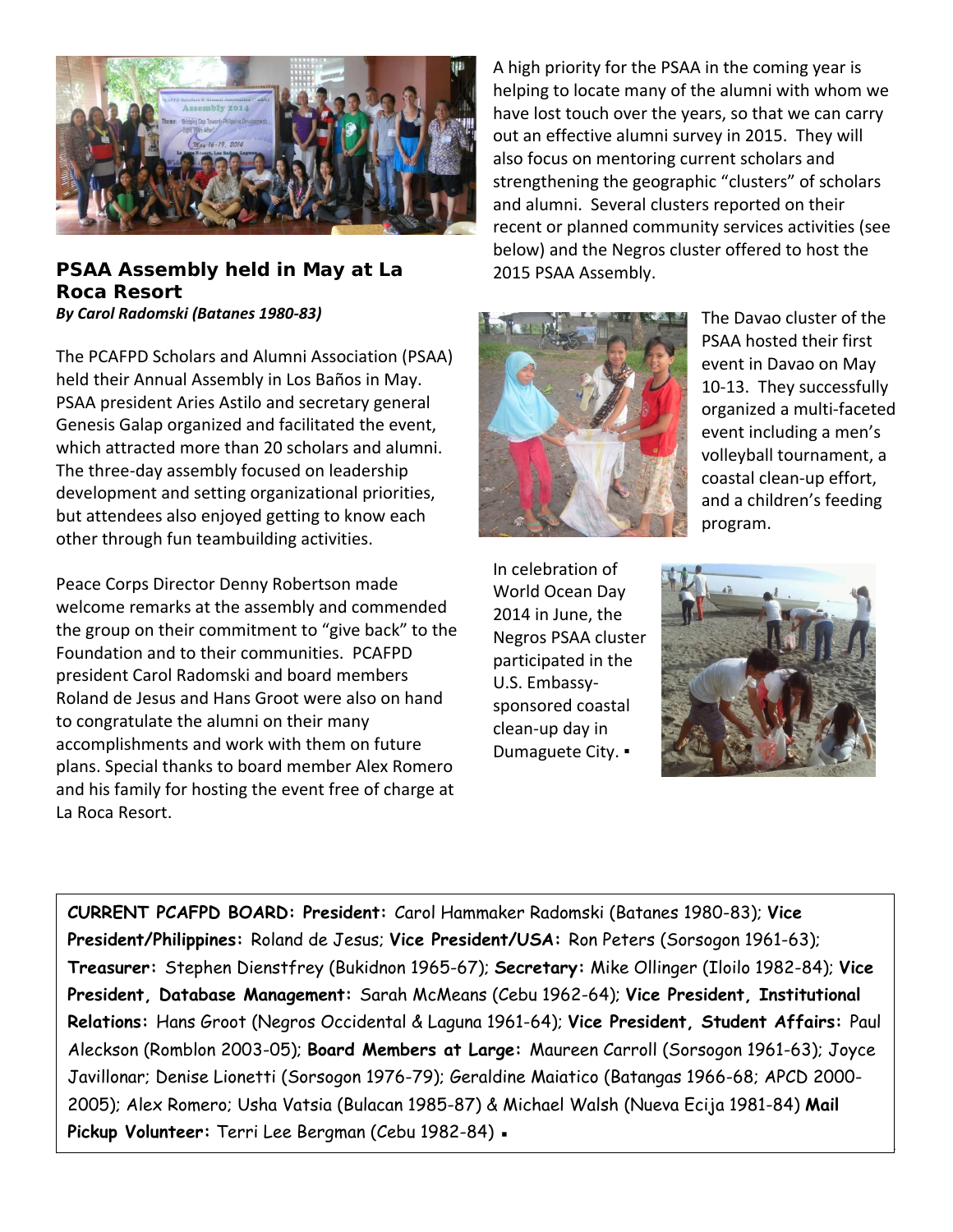# **Switch in major and** *Business Idea Competition* **leads to success**

*Mary Jane D. Amarille from Negros Oriental is studying Management Accounting at Foundation University in Dumaguete City*



Failure is a negative thing. Oftentimes it brings to our life frustrations and discouragements. But the real challenge is how to make our failure the start of something new and better.

My second semester was full of challenges and

lessons. It served as a turning point of my life. I had to decide something crucial, something that had a bearing on my future. Let me share with you the experience that led to this story...

My grade in Financial Accounting II did not reach the cut off. I needed to have a 2.0 (87-89) grade in every accounting subject that I took but, sad to say, I was not able to make it. I got a 2.25(86) grade for the first time in my major subject. I was devastated. I knew that I had tried to do my best, but maybe my best at that time wasn't enough.

At that moment my dreams began to fall. I began to evaluate myself. Acceptance is the first step to a new start. So, I started to identify the cause and do something to change it. The main reason that I was not able to focus on my final exam was because our teacher gave us a project one week before the examination date to divert our attention. Another factor was lack of sleep. As an accountancy student, I slept a maximum of 4 hours a day just to make sure that I passed the daily exams. As a consequence I suffered from stress and an *urom* or what we call *bangungo* or nightmare. But mine was different. I never dreamed of something bad; it's just that when I lay down to sleep, I began losing my breath so intensely that I thought I would never awaken. And I observed that it occurred more frequently when I was suffering from lack of sleep. I made a decision to quit accounting, but never my dreams in life. I just had to change my route to reach success. So, I shifted to management accounting.

Because the pressure was not as great as when I was an accountancy student, I had an opportunity to pursue extra-curricular activities. I was chosen to participate in the *Business Idea Competition* representing the Junior Institute of Management Accountants (JIMA). I never expected this to happen because, even though it was not an inter-university event, the ones chosen were among the best in their organizations.

The competition was not easy. We had to introduce a product which had never existed or been introduced in the market; then make a business plan and present it to a board of judges. At first I was really in doubt that we could do it. I was used to making a report in front of the class, but this was different because I was representing our organization. Together with my partner, we prepared for the competition. He was the one who designed, made and packaged the product, while I was assigned to prepare the business plan and the final presentation. We worked hand in hand, and with the encouragement and support of our comajors, we started gaining confidence.

The day of the competition finally arrived. I really felt nervous but also tried to convince myself that we were better than some, if not the best. I promised myself to do my best but was also willing to accept failure. What mattered most to me were the exposure, knowledge, confidence and, above all, the experience that I would gain from the competition. The moment came when I would present the product; we prayed silently and believed that we had done our best. At the moment that I started our visual presentation, the power point application failed. It did not work. I had no other choice but to present everything orally. I presented the product and said with all honesty and confidence that it could gain a gargantuan target market.

I never expected any cheering from the crowd. But the moment I finished, a loud round of applause occupied the whole venue. The product was a flower vase made of recycled paper, engineered in a double helix structure like that of DNA. That's why it is called a "DNA Vase." It has a bottle inside that primarily supports the paper-based outside structure, thus making it very durable compared to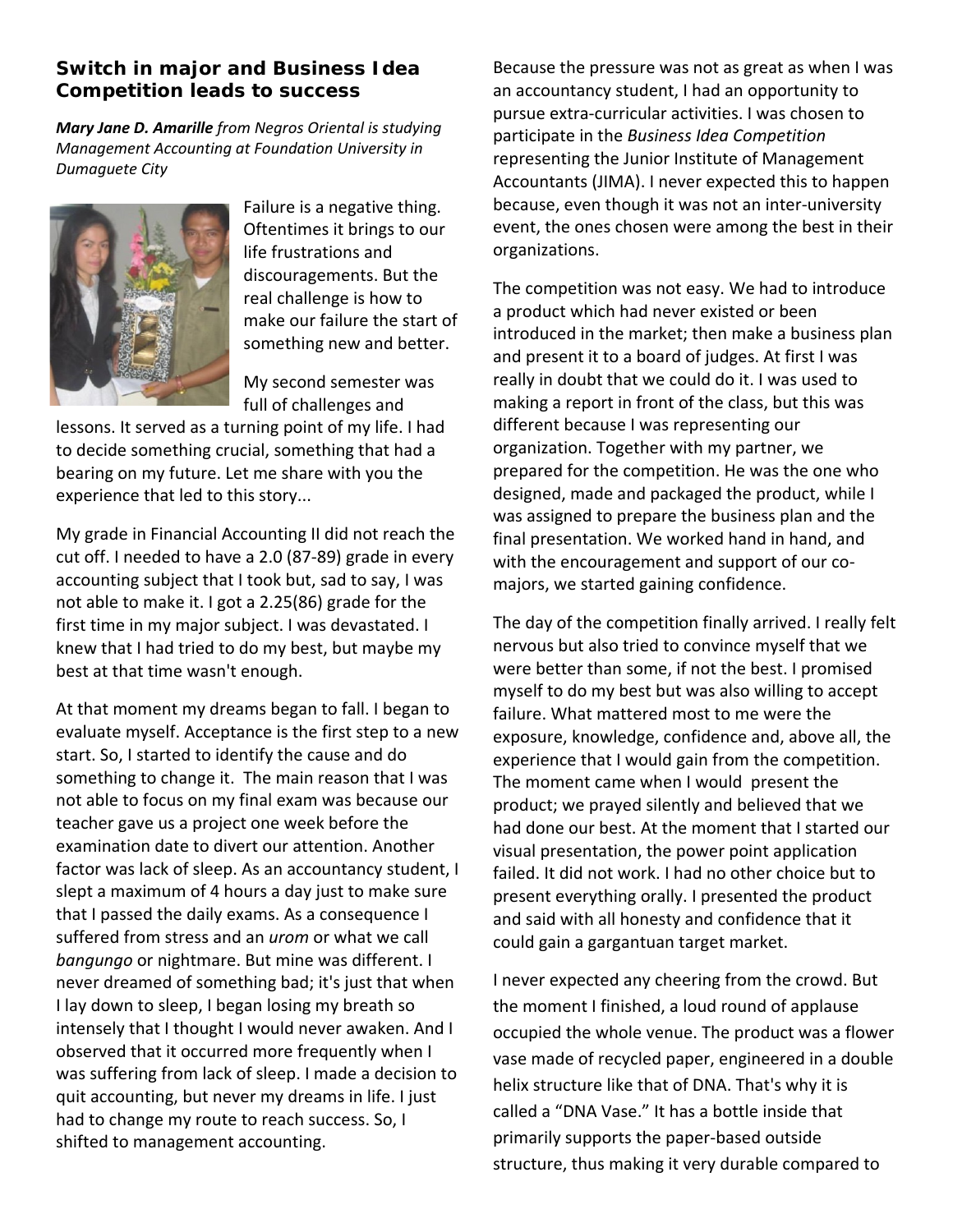other paper products. I will never forget the comment of one of the judges, Sir Bulfa (Dean of the College of Agriculture), said, "I am speechless, it was well presented". I smiled, and laughed silently, because I never expected such a comment, knowing that our planned visual presentation was a failure. The cross examination followed. We had to defend our product; and again my partner and I were able to do it. Finally the competition was over and my partner and I were proclaimed the winners. What a success! At last our labor was rewarded.

Life is a really a journey. While navigating in a vast ocean of life, sometimes we encounter challenges like storms that seem to hinder us in continuing the journey, but we should remember that after every storm there can be a rainbow that symbolizes hope, another way and another route for us to navigate to reach our destination in life. ▪

# **Teaching at an Island School in Zamboanga City**

*This essay is by PCAFPD scholar Ignacio (Jun) Señara, Jr*., *from Zamboanga, who graduated in 2007 from Western Mindanao State University with a degree in Secondary Education. PCAFPD is now supporting his Master's Degree studies at Ateñeo de Zamboanga.*



Being a teacher is not a job but a vocation. It is self-sacrifice armored with understanding, patience, skills, talent, commitment and wisdom. This was true for me when I had a chance to be a substitute teacher in an

island school. Although it was only for the month of November 2013, I learned a lot from the local people and it was fulfilling to share and to listen to parents regarding their way of living and outlook on life.

Tigtabon is one of the islands in Zamboanga City that are known as the hiding place of bandits like the Abu-Sayyaf, MNLF and the like. People in Tigtabon come mostly from the Samal and Tausug tribes with

no Zamboangueños or Chavacano speakers living there. The occupants are fishermen and seaweed farmers. The houses are mostly made of *sawali* and *nipa*. There is no electricity; and fresh water is scarce. Tigtabon Elementary School is the only school on the island. Students have to travel to the mainland for a high school education. All of the teachers assigned to this island school reside on the mainland and they have to travel every day about 30 minutes by boat to reach the island. The island has beautiful white sand beaches but garbage is everywhere. When it is low tide teachers need to step into the water to reach the shore and when you do not mind where you step you might be prickled by sea urchins that are roaming in the shallow water.

Although I am from Zamboanga City, I had not heard about this barangay until my wife Archielyn was assigned as a teacher there in June 2013. I had no knowledge of the people and the culture there. My experience teaching on this island made me realize that being a teacher is not everybody's dream job.

The first time I stepped on this island, I was cultureshocked. It was my first time to see pupils, instead of going to their classrooms to wait for the teachers, coming directly to the port and waiting for their teachers to arrive. The port is full of pupils and you can see joy in their eyes when they see their teacher in the *banca*. You can see their excitement and longing for knowledge. They will then meet their teacher and they will offer their assistance to carry whatever the teacher is carrying, as if he or she were a VIP. When their teacher is not there, you can see in their eyes the disappointment and sadness. Every weekday morning the scenario is the same, it is like a fiesta with so many pupils at the port and some parents who, even though they do not utter a word, also provide a heartwarming welcome.

It is a privilege to get to know the pupils from the island. They are far different from pupils on the mainland for several reasons. First, they do not have books. Due to the scarcity of books, they rely mostly on information from the teachers. Because of this, many of the pupils are non-readers. In my first week, I gave an assignment but noticed the next day that no one in my class did their assignment. I was so disappointed; but later I learned that they did not have reference books and there is no way for them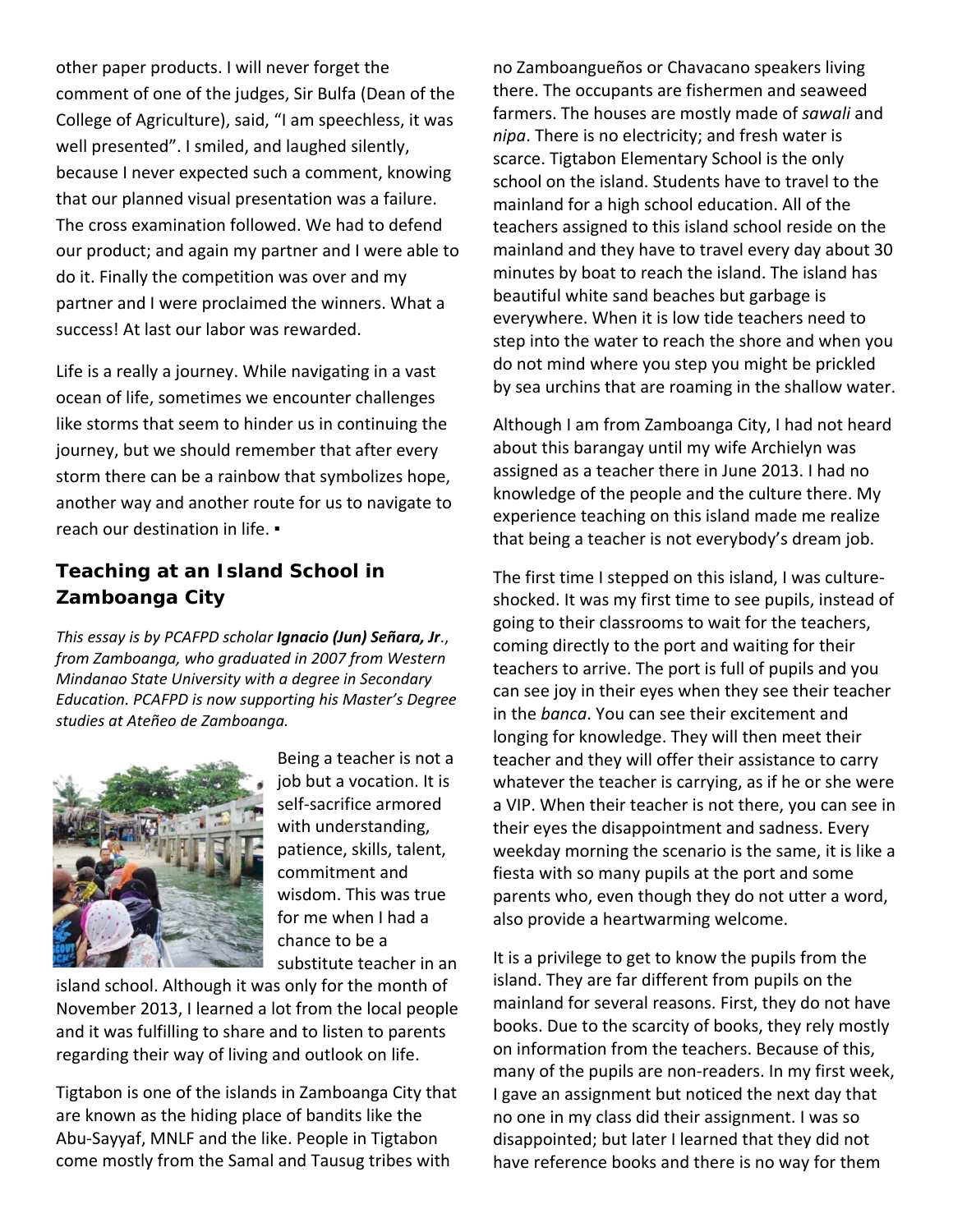to complete their assignment since there is no library or anywhere to do research. So, the teachers are obligated to give all the necessary information. Otherwise there is no way for them to learn the material. Second, there is no electricity. Third, pupils have limited school supplies. I noticed that most of the students have only one notebook for all the subject areas. Fourth, the pupils are still practicing the Filipino trait which is doing the "*manopo*" as a sign of respect when they leave at the end of the day. They will fall in line and grab your hand and put it on their forehead, which I had not experienced doing to my teachers during my elementary days or ever seen done on the mainland. They are far too respectful. They look up to teachers more than to their parents. It is normal for pupils to be hardheaded and sometimes beyond control, but these pupils are very respectful. They greet a teacher whenever they meet him or her, and are afraid of loitering and talking whenever a teacher is around. These are just some of the traits that you seldom see in mainland schools. As a teacher, I really appreciate the Filipino habit of respect that they are still practicing, and at the same time, I felt the need to educate the pupils beyond textbooks.

There are pupils who excel academically despite the challenges they are facing. As a matter of fact, there are pupils coming from the island who are at the top of their class in high school. I saw children who could someday be leaders and could help their community, but due to poverty and lack of resources, their potential will not be realized and they will instead work after elementary school rather than going to high school. Recently, Katrina Punso, a grade V pupil from this school, competed for the first time in the Science Investigatory Project and won Second Place in her division. My wife Archielyn was her coach. A teacher has the power to transform a child for better or for worse, hence, it is the main duty of a teacher to remove ignorance and instill knowledge, values, patriotism and love of God.

These are the things that I observed and at the same time I learned. Indeed, it was a great experience being with our Samal and Tausug brothers. Although varied in culture, I observed them living harmoniously. This is also what I like about being a teacher, you have the opportunity to immerse



yourself in the community and be an inspiration, at the same time sharing knowledge, experience and values. You have the power to hypnotize your pupils to be responsible citizens and you are the key to a better community and a better Philippines.

*Editor's Note: This essay was a purely volunteer effort on Jun Senara's part. He and his wife gave up their jobs in a Manila firm 2 or 3 years back so they could both teach in Zamboanga.* 

*News from a supporter:* Keith Hooper's H.E.L.P. Foundation is still striving to help the poor in the Philippines. On its website, www.thehelp foundation.com, you can read its newsletter and learn about all that it is doing, including typhoon relief efforts. Keith was in Group 21 and served in Bukidnon from 1966-68.

*Program Note:* We're pleased to share this recent message to PCAFPD's Vice President for Philippine Operations Roland de Jesus:

"Good evening sir. I'm so happy to be one of your scholars. It's really heart-warming that you all support us not only financially but emotionally. You (my PCAFPD family) are one of the reasons why  $I$  am inspired to study hard. Thank you so much for being a nice person and such a great second father to us, sir. I'm blessed that I've met a good person like you sir. God bless us all." *Maria Mikio Ozawa from Leyte*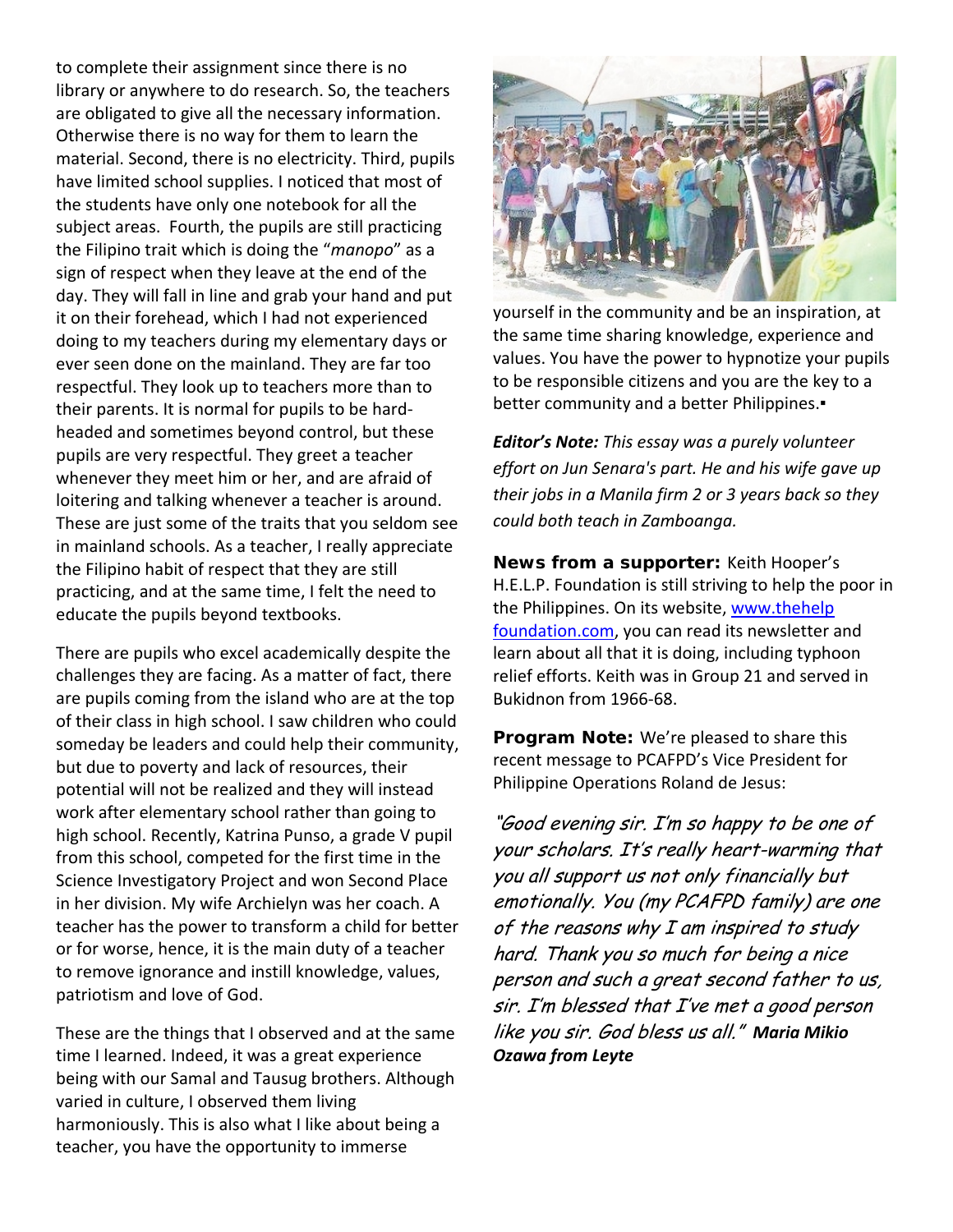**Contributions from our generous supporters. .** . We thank those listed below whose gifts to PCAFPD were received between April 23 and October 19, 2014. The plus (+) identifies those who have made more than one contribution, including NPCA membership renewals, since our report in the Spring 2014 issue of *Balitaan***.** In addition to the individual contributions listed below, PCAFPD received a contribution from the Community Foundation of Eastern Connecticut to honor the Filipinos in Central Luzon who saved the life of Navy pilot William Foye in 1945 (see story in this issue). Notes on numbered contributions are at the end of the list.

| Judith Clark Adams                | DC          | Sandra Mieseler Getter          | CO        | Marilyn Maze                  | MD        |
|-----------------------------------|-------------|---------------------------------|-----------|-------------------------------|-----------|
| Paul Aleckson (1)                 | NΥ          | <b>Tracy Gleason +</b>          | CA        | Christine Evans McCarthy      | <b>OH</b> |
| Dick Ammann                       | W١          | Arlene Goldberg                 | VA        | Jon & Bonnie McCluskey + (16) | WI        |
| <b>Chuck Amorosino</b>            | VA          | John T. Gorman                  | GU        | Raymond McEachern             | FL.       |
| Jeff Amundsen                     | MN          | George Grills +                 | Canada    | Judy & Dick McGinn (17)       | OН        |
| Nancy Foral Andal                 | PA          | Judith M. Harmatys              | ΜN        | Sarah McMeans                 | <b>DC</b> |
| Pamela Groteluschen Bansbach      | CO          | <b>Judy Harrison</b>            | KS        | Eric & Pamela Melby           | <b>MD</b> |
| Stephen Banta                     | Philippines | Jerry Hembd                     | WI        | Harve Mogul                   | FL.       |
| David Barnstable                  | MD          | Joyce Graeter Henzel + (5)      | <b>NY</b> | Barbara Thayer Monaghan       | <b>RI</b> |
| Connie Coe Bauer                  | CA          | Jo Ann Hillje Hersh             | VA        | Joyce Mary Muellner Moses     | <b>VA</b> |
| <b>Claire Bartlett</b>            | MA          | Judy Swigost Hill (6)           | FL.       | <b>Bill Murphy</b>            | FL.       |
| Dr. Nini Bautista (2)             | <b>NC</b>   | Dr. Steven T. Holbrook +        | VA        | Ted Nawalinsky +              | PA        |
| Terri Lee Bergman                 | VA          | Mark Holt +                     | NΥ        | Jerry & Iris Nelson +         | CA        |
| Linda Cover Bigelow +             | France      | Dr. Richard Holzman             | MA        | Susan Neyer                   | CA        |
| Sharon Reinhart Blankenship + (3) | AZ          | Keith Hooper                    | KS        | Tim Noe                       | AZ        |
| Ben Bloom +                       | OH          | <b>Mark Horowitz</b>            | CO        | Mariette E. Norbom            | <b>VA</b> |
| Samuel Boglio                     | VA          | Connie Curry Hughes             | PA        | Dennis O'Brien (6)            | FL.       |
| Kenneth Bollerud +                | <b>NY</b>   | Martha Allshouse Hull           | CA        | Jerry Ogawa +                 | <b>TN</b> |
| Emery & Annie Bontrager           | CA          | Jean Wilkinson Inglis + (7)     | CO        | Phillip B. Olsen (18)         | HI        |
| M. Ann Bradley                    | WV          | Dick Irish                      | VA        | Mike Ollinger                 | <b>MD</b> |
| Katie Bradley                     | <b>NY</b>   | Lois Ann Jacovitz               | CA        | William Peck (19)             | GA        |
| Anthony J. Brancato +             | <b>NC</b>   | Steve Jasper +                  | IN        | Dave Perrin                   | <b>WA</b> |
| Marilyn Lathrop Brown +           | <b>MO</b>   | Heidi Jensen                    | OR        | Linda Henry Perron            | PA        |
| Charles D. Burtner                | AZ          | Joyce Emery Johnston (8)        | Canada    | Ron & Lilia Peters + (20)     | IL.       |
| Emma Caligtan                     | VA          | Charles Kaza                    | MI        | Jim Peterson                  | IL.       |
| <b>Bruce Campbell</b>             | OR          | Sharon Keld                     | NJ        | Snapper Poche                 | LA        |
| Bob & Rosemary Carter             | MA          | Ralph Kemphaus                  | OH        | Susan Evans Pons (21)         | PA        |
| <b>Bruce Casey +</b>              | SD          | Mary Kilgour + (8)              | FL.       | Hank Prensky                  | <b>MD</b> |
| Linda Miller Clark                | MA          | Lon Kramer (9)                  | CT        | <b>Bob Purdy</b>              | <b>NC</b> |
| <b>Helen Cooper +</b>             | MA          | Jim Krogh                       | <b>ND</b> | Margaret Y. Purves            | <b>OR</b> |
| Carol Bradley Cukier              | MI          | Rosetta Kumar                   | IL        | Jon Quinlisk                  | <b>WV</b> |
| Pera & Margo Daniels +            | <b>NV</b>   | Steve Lahey                     | IA        | Carol Radomski                | <b>MD</b> |
| Neil Deupree                      | WI          | Flor C. Lampert (10)            | NY        | Stephen & Nelly Rathmill      | MA        |
| Charles & Phoebe Dey              | NΗ          | Karen J. Larson +               | AZ        | Deborah Rector                | CA        |
| Judy Kealey Diaz + (4)            | FL.         | Judith Lesner (6)               | CA        | Leslie Ann Reingold           | CO        |
| <b>Steve Dienstfrey +</b>         | VA          | Sarah Johnstone Levine (11)     |           | Alan & Adela Renninger        | CA        |
| Patrick Durst                     | Thailand    | Barbara/Warren Lewis (12)       | VA        | Michael & Rufina Rice + (22)  | RI        |
| Lorna & Steven Ehrlich            | NY.         | Jay Litt +                      | FL.       | Norman Ridker                 | CA        |
| William Erdmann                   | CA          | Harriet Locke +                 | <b>TN</b> | Larry Robertshaw (23)         | AZ        |
| Ed & Dorie Estipona               | IL          | Katrina Hellebush Looby (13)    | PA        | Michael & Betchie Robotham    | <b>NE</b> |
| <b>Bruce Falk +</b>               | IL          | James & Susan Lytle             | PA        | Michael Rodell                | CT        |
| Karel Crowley Fisher              | MA          | Denis & Linda Maloney           | OR        | Paul A. Rodell                | GA        |
| Phyllis Flattery                  | ΟH          | Gerald Malovany                 | VA        | <b>Bernice Rohlich</b>        | TX        |
| Virginia Lashley Foley            | CA          | <b>Bob &amp; Ruth Manlove +</b> | CA        | William Romaine (6)           | NY.       |
| Dr. Gary Frankwick                | TX          | Katherine Hodge Mario (14)      | <b>NY</b> | Nick & Ruth Kesselring Royal  | CA        |
| Carol Freeman                     | ΜN          | Desiree Marmita (15)            | ΝY        | Jill Ruhlman                  | GA        |
| <b>Stan Garnett</b>               | VA          | Catherine Robb Marston          | FL        | Roberta Potter Savage         | NY        |